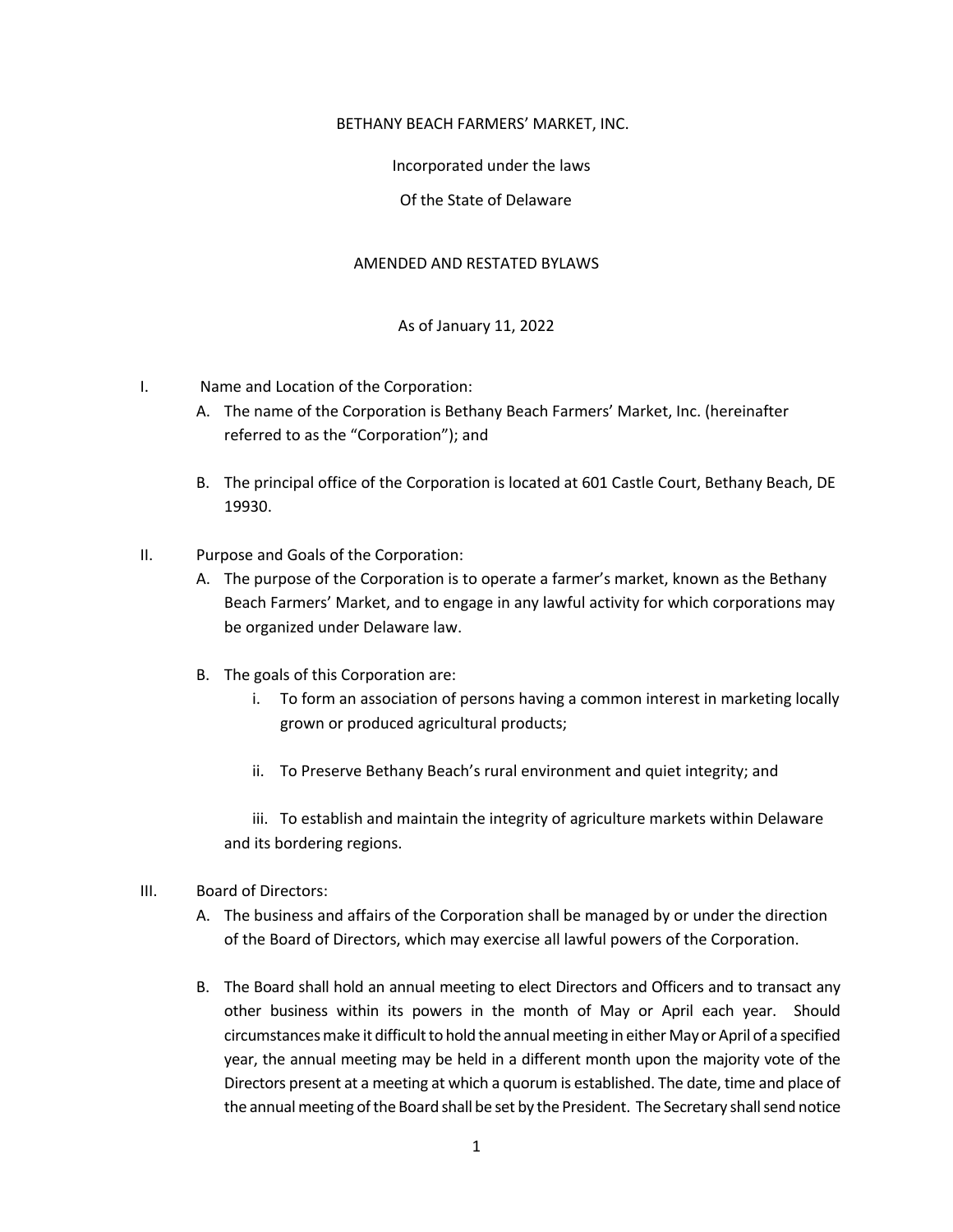of the date, time and place of each annual meeting of the Board to each Director no less than ten (10) nor more than sixty (60) days prior to the date set for each such meeting by personal delivery, mail or other written form of communication. A failure to hold the annual meeting at the designated time or to elect a sufficient number of Directors to conduct the business of the corporation shall not affect otherwise valid corporate acts or work a forfeiture or dissolution of the corporation except as may be otherwise specifically provided by Delaware law. If the annual meeting for election of Directors is not held on the date designated or action by written consent to elect Directors in lieu of an annual meeting has not been taken, the Directors shall cause the meeting to be held as soon as is convenient.

- C. The Board of Directors, inclusive of Officers, will consist of at least three (3) but no more than nine (9) members. The number of Directors may be increased or decreased at any annual, regular or special meeting of the Board. No reduction in the authorized number of Directors shall result in the removal of any Director prior to the expiration of his or her term of office. Candidates for a position on the Board must be nominated by a Board Member.
- D. Board composition shall include the following individuals:
	- i. One (1) Director shall be ANY WILLING MEMBER of the Bethany Beach Landowners Association;
	- ii. One (1) Director shall be ANY WILLING MEMBER of the Women's Civic Club of Bethany Beach; and
	- iii. At least one (1), but no more than three (3) members of the Corporation's Board of Directors shall be local growers.
- E. Beginning in 2015, Directors shall each be elected to a term of three (3) years, with staggered terms so that an amount as nearly equal to one-third (1/3) of the total number of Directors as possible is elected in each calendar year. The exception is the initial class of Directors elected to office in 2015 whereby one-third (1/3) of the total number of Directors elected shall serve a one (1) year term and one-third (1/3) of the total number of Directors elected shall serve a two (2) year term.
- F. The Board may remove any Director and declare vacant the office of such Director for any reason at any regular or special meeting of the Board.
- G. A Director may not receive any compensation for his or her services as a Director; provided, however, upon approval by the Board, reimbursement for expenses incurred on behalf of the Corporation shall be allowed. A Director who serves the Corporation in any other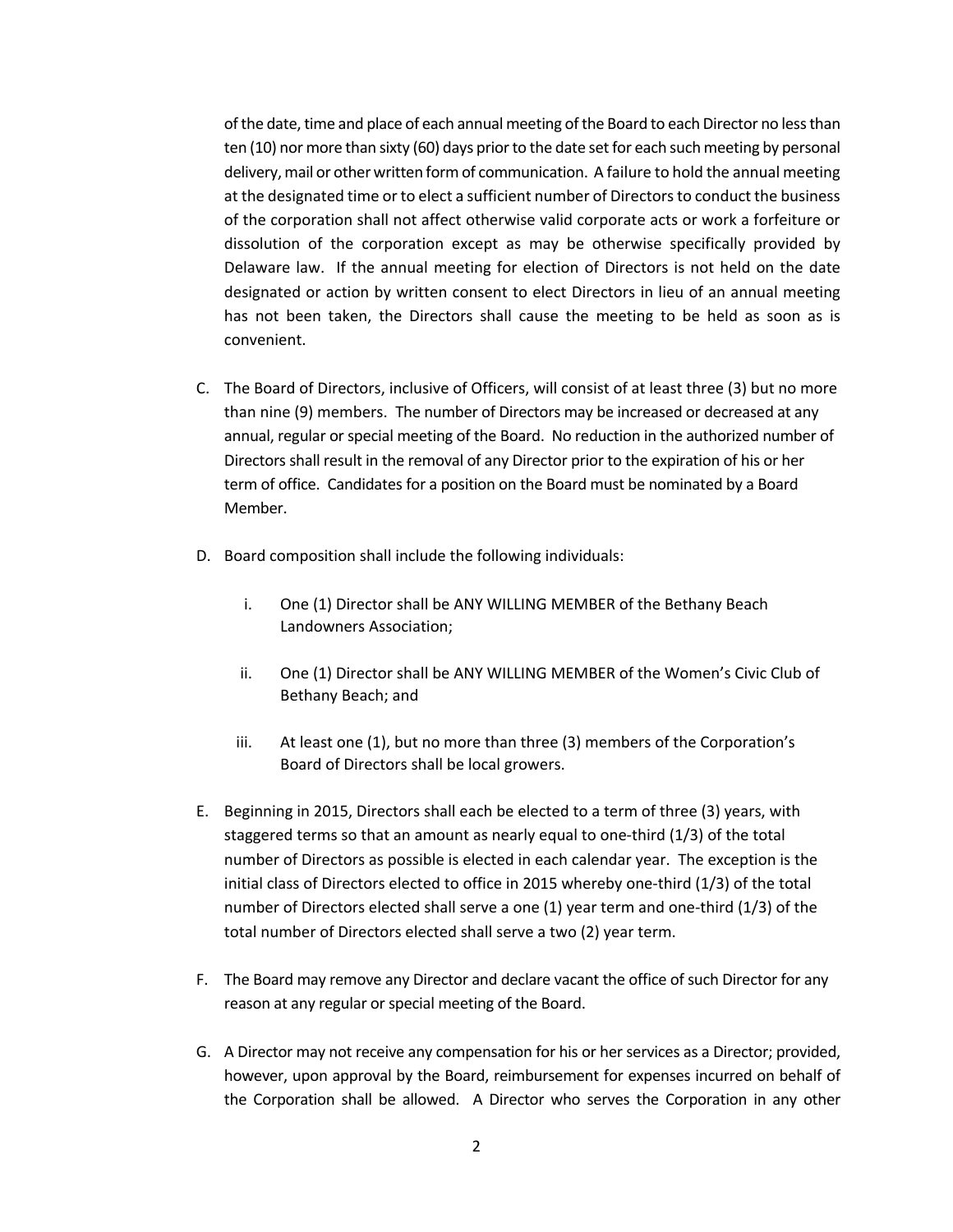capacity may receive compensation for such other services, pursuant to a resolution of the Board.

- H. Any director of the Corporation may resign at any time, by giving notice in writing to the President or the Secretary of the Corporation. Such resignation shall take effect at the time therein specified or, if no time is specified, immediately; and, unless otherwise specified in such notice, the acceptance of such resignation shall not be necessary to make it effective.
- I. The Directors may conduct any meeting thereof by telephone conference or similar communications equipment if all persons participating in the meeting can hear each other at the same time. Participation in a meeting by these means constitutes a Director's presence in person at a meeting.
- J. The Board of Directors shall create a policy setting forth the criteria for vendor participation at the Bethany Beach Farmers' Market. Such policy may be revised from time-to-time at the discretion of the Board.
- IV. Officers:
	- A. All Officers of the Corporation shall be Directors. The Officers of the Corporation shall be:
		- i. President: The President shall preside over meetings, schedule meetings, serve as representative for the Corporation before outside groups, and execute, on behalf of the corporation, any contract or agreement approved by the Board. The President shall have such other powers and perform such other duties as may be prescribed in these Bylaws or by the Board from time to time.
	- ii. Vice President: The Vice President shall, at the request of the President, or in the President's absence or during his or her inability to act, perform the duties and exercise the functions of the President, and when so acting shall have the powers and duties of the President.
	- iii. Secretary: The Secretary shall sign, with the President, such documents as are customarily attested to by the secretary of a corporation and shall keep minutes of meetings and forward such notices as may be required pursuant to the provisions of these Bylaws or by the Delaware Corporate Code. The Secretary shall keep and file the books, reports, statements and such other documents and records as may be required or necessary for the conduct of the Corporation's business. The Secretary shall perform such other duties incident to the office of Secretary as may be assigned by the Board or otherwise set forth in these Bylaws, including maintaining an updated list of vendors participating in the Bethany Beach Farmers' Market.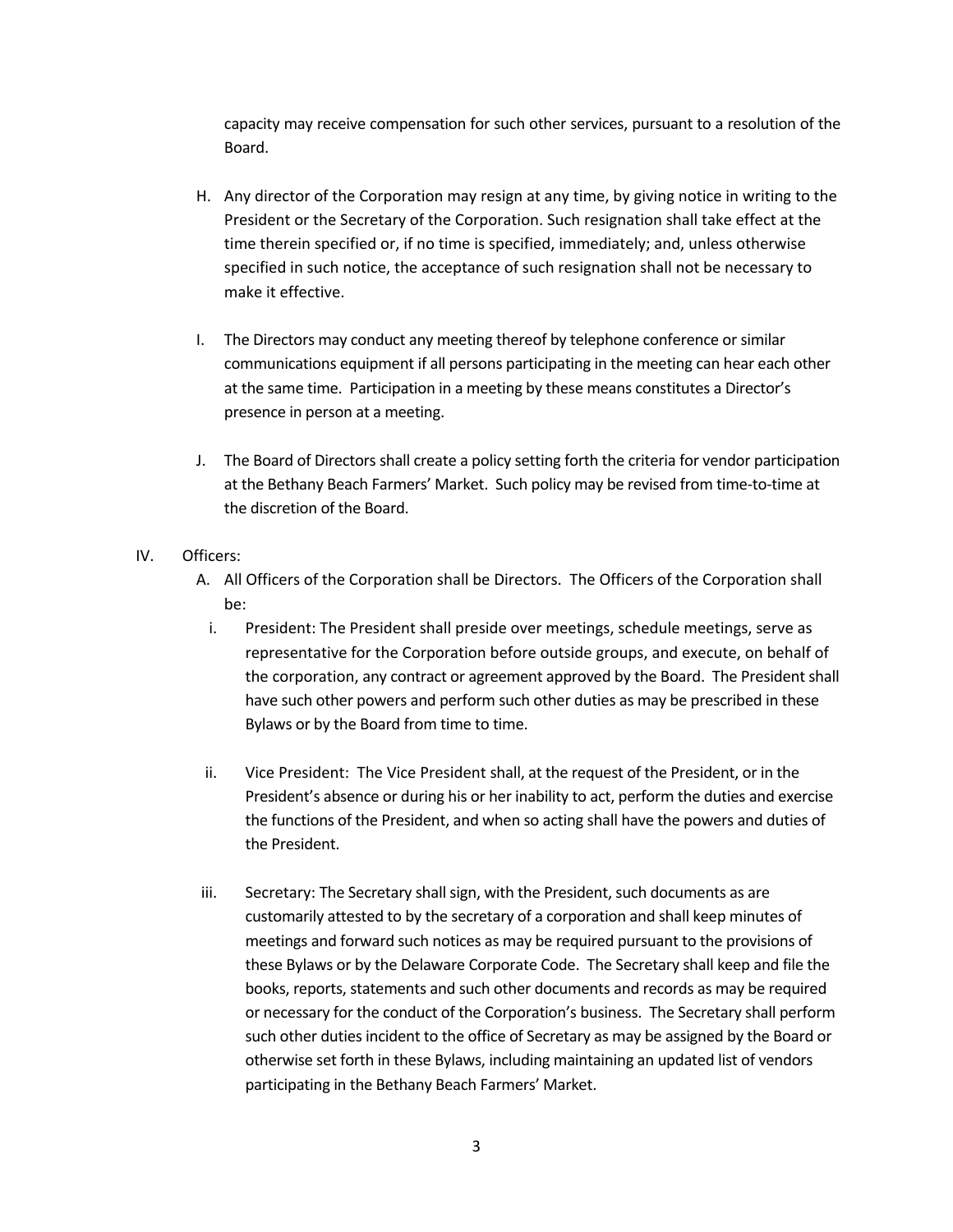- iv. Treasurer: The Treasurer shall have charge and custody of, and be responsible for, all funds and securities of the Corporation and for all records pertaining to the same and shall, at the request of the President or any Director, render an account of all transactions and perform such other duties as may be assigned from time-to- time by the Board. The Treasurer shall, at least quarterly, report to the Board on the financial condition of the Corporation and shall have responsibility for the filing of all required documents and fees for federal, state, and local levels.
- B. All Officers of the Corporation shall be elected by the Board at its annual meeting. All Officers of the Corporation shall be elected for terms of one (1) year or such other term as the Board may designate in its discretion. A person may serve an unlimited number of terms as an Officer of the Corporation. Each Officer of the Corporation shall hold office until he or she shall resign, is removed or otherwise disqualified to serve, or until his or her successor shall be duly elected and qualifies.
- C. Any Officer may be removed, with or without cause, by a majority vote of the Directors at any regular or special meeting of the Board (or, as to any assistant or subordinate officer, by any officer authorized by the Board). Any Officer may resign at any time by providing written notice to the Board and any such resignation shall take effect on the date of the receipt of such notice, or at any later time specified therein, and unless otherwise specified therein, the acceptance of such resignation shall not be necessary to make it effective.
- D. If any Officer position becomes vacant by reason of the death, resignation or removal of such Officer, the Board shall elect a successor who shall hold such office for the unexpired term and until his or her successor is duly elected and qualifies.
- V. Committees:
	- A. The Board of Directors shall appoint from among the Directors, **\*** a Nominating Committee, **a Vendor Development and Compliance Committee**, and such other committees as it deems appropriate. All such committees shall be composed of two (2) or more Directors. The Board may delegate to these committees any of the powers of the Board, except: (1) any power the Board is prohibited from delegating under the Delaware Corporate Code; or (2) the power to elect or remove Directors or amend these Bylaws.
	- B. Annually, the Nominating Committee shall recommend a slate of Officers and Directors to be voted on by the Board of Directors. A Director whose term is expiring and who is eligible for re-election in the year being considered by the Nominating Committee is ineligible for appointment to the Nominating Committee.
- VI. Quorum: